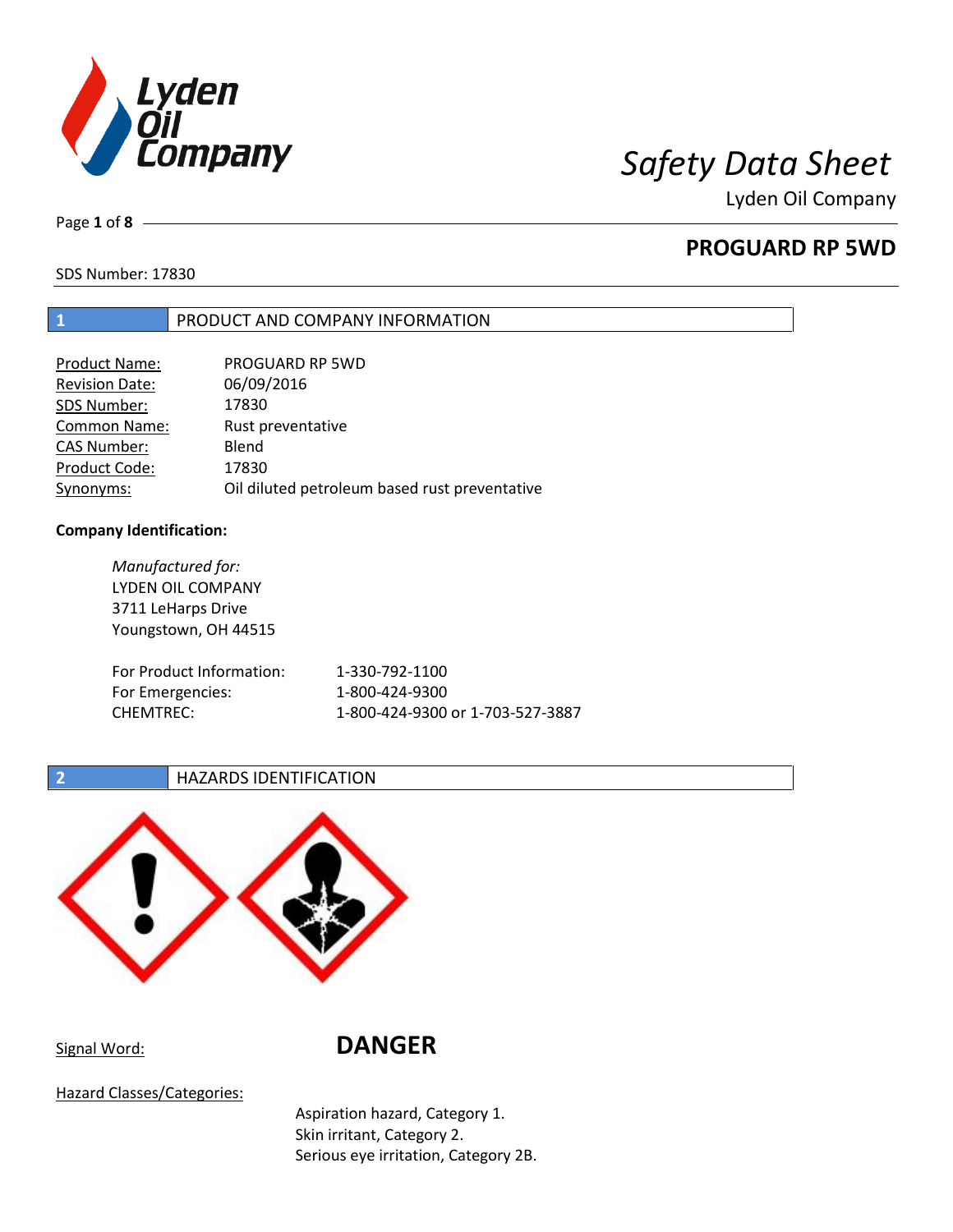

Page **2** of **8**

# *Safety Data Sheet*

Lyden Oil Company

|                            | <b>PROGUARD RP 5WD</b>                                                |
|----------------------------|-----------------------------------------------------------------------|
| <b>SDS Number: 17830</b>   |                                                                       |
| Hazard Statement(s):       |                                                                       |
|                            | H304: May be fatal if swallowed and enters airways.                   |
|                            | H315: Causes skin irritation.                                         |
|                            | H320: Causes eye irritation.                                          |
| Precaution Statement(s):   |                                                                       |
|                            | P101: If medical advice is needed, have product container or label at |
|                            | hand.                                                                 |
|                            | P102: Keep out of reach of children.                                  |
|                            | P103: Read label before use.                                          |
|                            | P302+352: IF ON SKIN: Wash with plenty of water.                      |
|                            | P305+351+338: IF IN EYES: Rinse cautiously with water for several     |
|                            | minutes. Remove contact lenses if present and easy to $do$ – continue |
|                            | rinsing.                                                              |
|                            | P301+310: IF SWALLOWED: Immediately call a POISON                     |
|                            | CENTER/doctor                                                         |
|                            | P331: Do NOT induce vomiting.                                         |
|                            | P405: Store locked up.                                                |
|                            | P501: Dispose of contents/container in accordance with                |
|                            | local/regional/national/international regulation.                     |
| Other Hazard Statement(s): |                                                                       |
|                            | Repeated exposure may cause skin dryness or cracking.                 |

**3** COMPOSITION / INFORMATION ON INGREDIENTS

Ingredients:

*Mixture of the substances listed below with nonhazardous additions.* 

| <b>Chemical Name</b>                                      | <b>CAS Number</b> | Percentage |
|-----------------------------------------------------------|-------------------|------------|
| Distillates (petroleum), solvent-dewaxed heavy paraffinic | 64742-65-0        | >90        |
| Calcium Sulfonate                                         | N/A               | $2 - 4$    |
| Calcium Oxidate                                           | N/A               | $1 - 3$    |

*\*Any concentration shown as a range is to protect confidentiality or is due to batch variation.*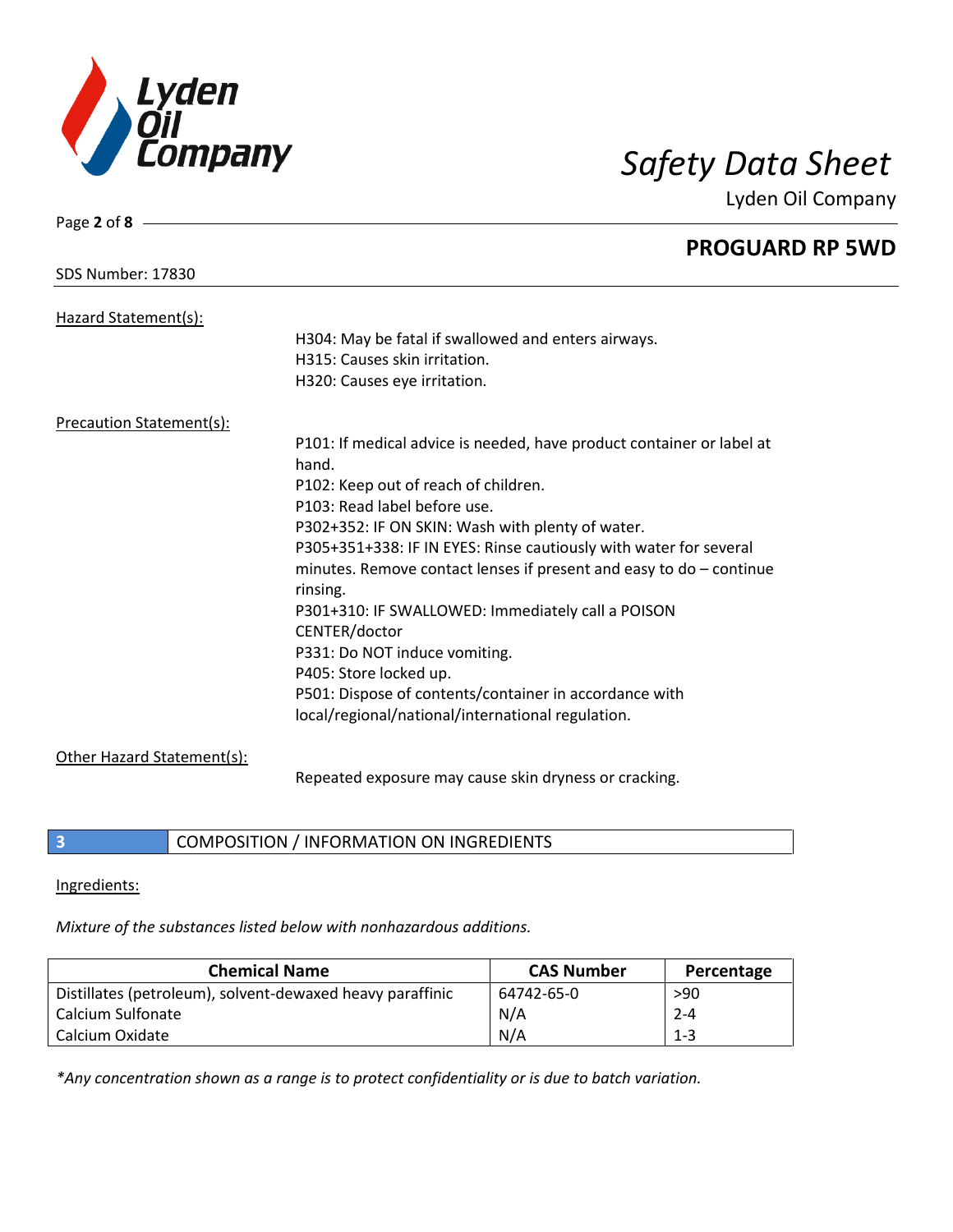

**PROGUARD RP 5WD**

SDS Number: 17830

Page **3** of **8**

| 4                           | FIRST AID MEASURES                            |                                                                                                                                                              |
|-----------------------------|-----------------------------------------------|--------------------------------------------------------------------------------------------------------------------------------------------------------------|
|                             | Description of First Aid Measures:            |                                                                                                                                                              |
| Inhalation:                 | obtain medical attention.                     | If symptoms develop, move victim to fresh air. If symptoms persist,                                                                                          |
| Skin Contact:               |                                               | Wash with soap and water. Remove contaminated clothing and wash<br>before reuse. Get medical attention if needed.                                            |
| Eye Contact:                |                                               | Rinse opened eye for several minutes under running water. If<br>symptoms persist, consult medical attention.                                                 |
| Ingestion:                  | facility for additional treatment.            | If swallowed, do not induce vomiting: transport to nearest medical                                                                                           |
|                             | Symptoms and Effects, both acute and delayed: | No further relevent data available.                                                                                                                          |
| <b>Recommended Actions:</b> |                                               | Treat symptomatically. Call a doctor or poison<br>control center for guidance.                                                                               |
| 5                           | FIRE FIGHTING MEASURES                        |                                                                                                                                                              |
|                             | Recommended Fire-Extinguishing Equipment:     | Use dry powder, foam, or carbon dioxide fire<br>extinguishers. Water may be ineffective in fighting<br>an oil fire unless used by experienced fire fighters. |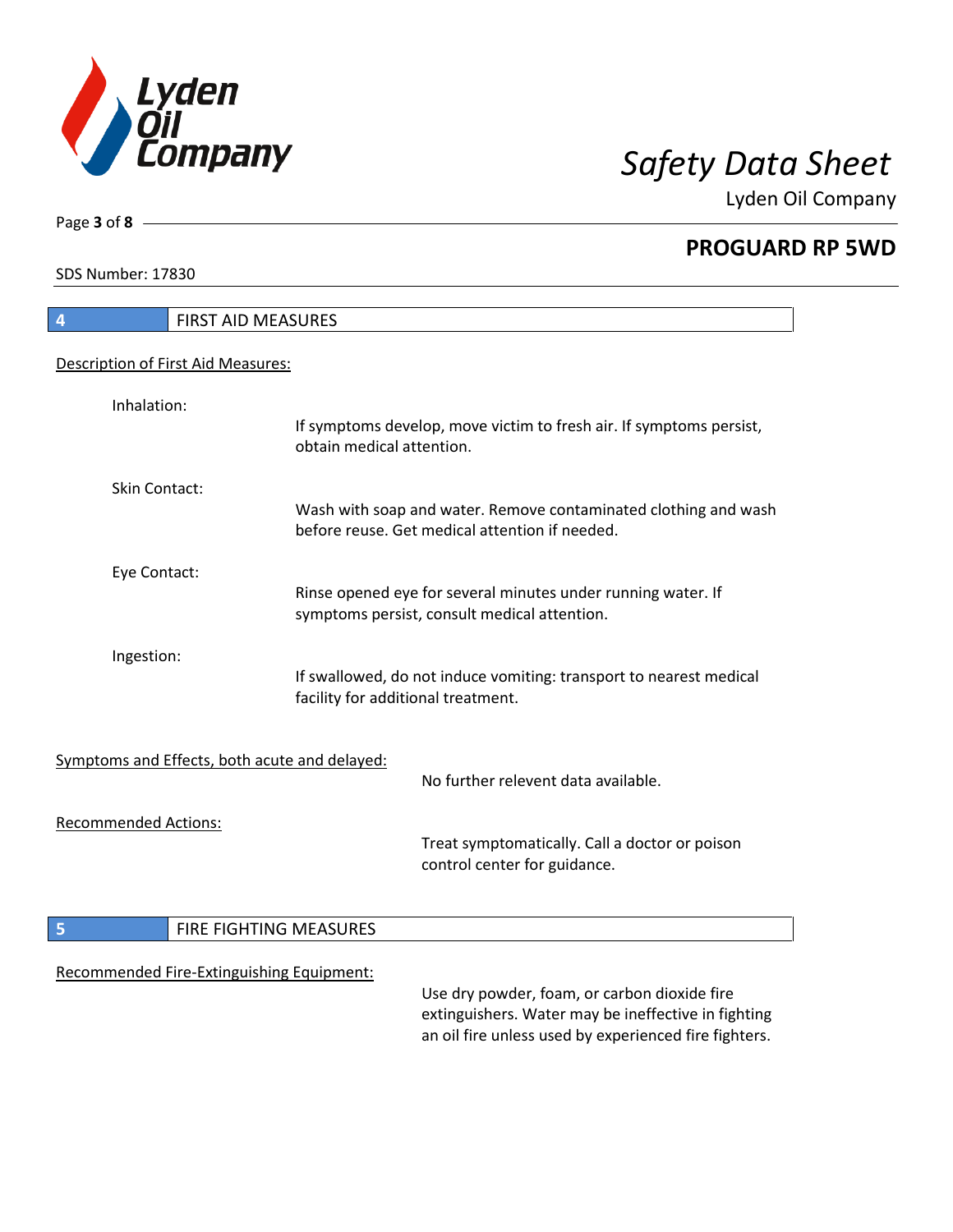

# Page **4** of **8 PROGUARD RP 5WD** SDS Number: 17830 Possible Hazards During a Fire: Hazardous combustion products may include: A complex mixture of airborne solid and liquid particulates and gases (smoke). Carbon monoxide. Unidentified organic and inorganic compounds. Recommendations to Firefighters: No special measures required. **6 ACCIDENTAL RELEASE MEASURES** Personal Precautions: Avoid contact with skin, eyes, and clothing. Keep away from sources of ignition. Emergency Procedures: Contain spilled material, collect in suitable and properly labeled containers. Environmental Precautions: Do not allow to reach sewage system or any water course. Do not allow to enter ground waters. Cleanup Procedures: Pick up excess with inert absorbant material. **7 HANDLING AND STORAGE** Handling Precautions: Handle with care and avoid spillage on the floor. Do not cut, weld, drill, grind, braze, or solder container.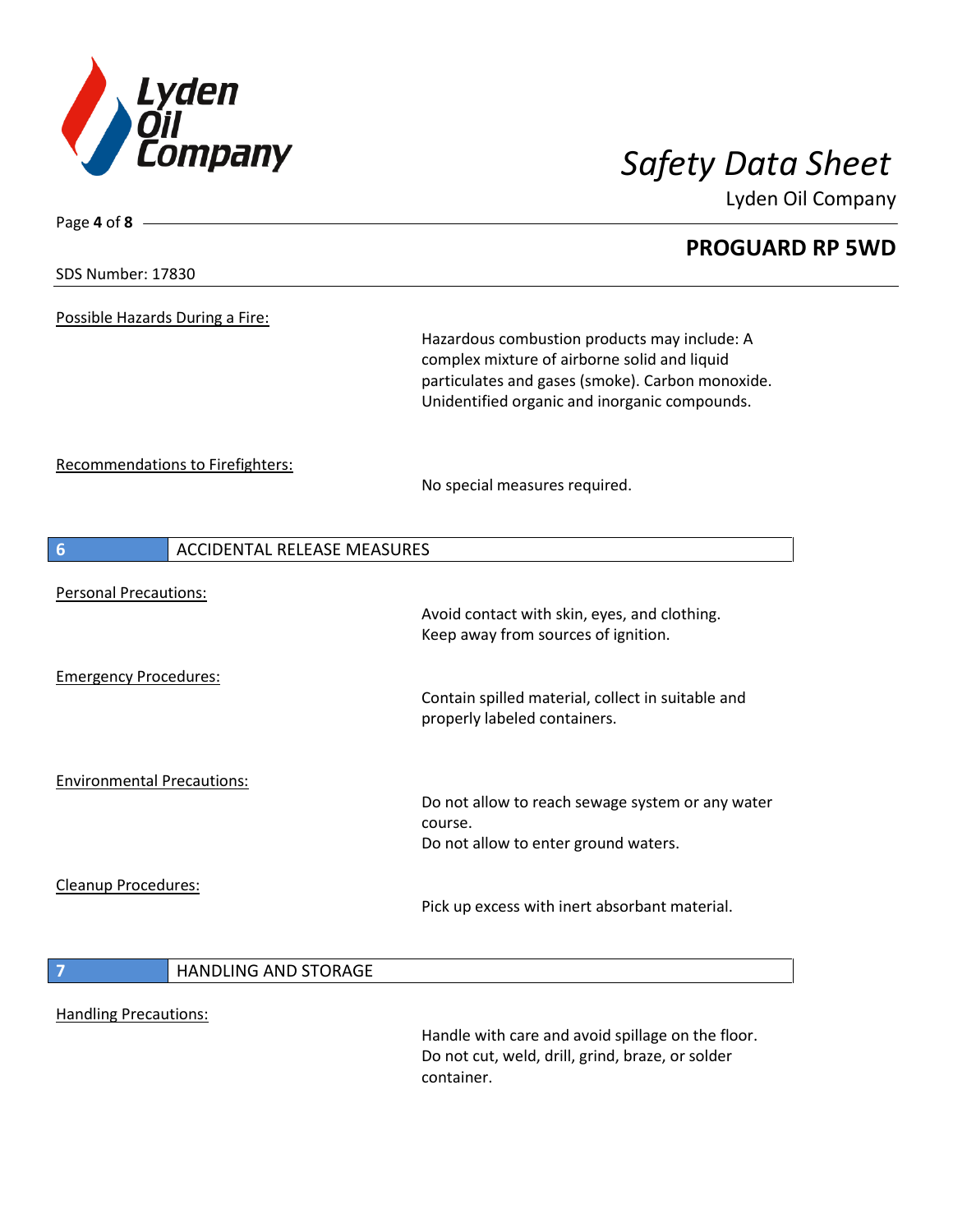

## **PROGUARD RP 5WD**

SDS Number: 17830

Page **5** of **8**

Hot surfaces may ignite the product. Vapors are heavier than air, so they may travel across the ground and reach remote ignition sources. Static electricity may accumulate and create a fire hazard. Bond and ground handling equipment and transfer containers to prevent sparking.

### Storage Requirements:

Keep container tightly sealed. Keep away from sources of ignition.

### **8** EXPOSURE CONTROLS / PERSONAL PROTECTION

#### Exposure Limits:

-64742-65-0 Distillates (petroleum), solvent-dewaxed heavy paraffinic (>90%):

ACGIH TLV – Long-term value:  $5\,\text{mg/m}^3$ OSHA PEL – Long-term value:  $5\,\text{mg/m}^3$ 

#### Engineering Controls:

All ventilation should be designed in accordance with OSHA standard (29 CFR 1910.94).

#### Personal Protective Equipment:

Wash hands before breaks and at the end of work. Use safety glasses and gloves.

### **9 PHYSICAL AND CHEMICAL PROPERTIES**

| Color:                 | Clear                            |
|------------------------|----------------------------------|
| <b>Physical State:</b> | Liquid                           |
| Odor:                  | Data not available               |
| Odor Threshold:        | Data not available               |
| pH:                    | Data not available               |
| <b>Melting Point:</b>  | Data not available               |
| <b>Boiling Point:</b>  | Data not available               |
| <b>Boiling Range:</b>  | Data not available               |
| Flash Point:           | 129.4° C / 264.9° F (TCC Method) |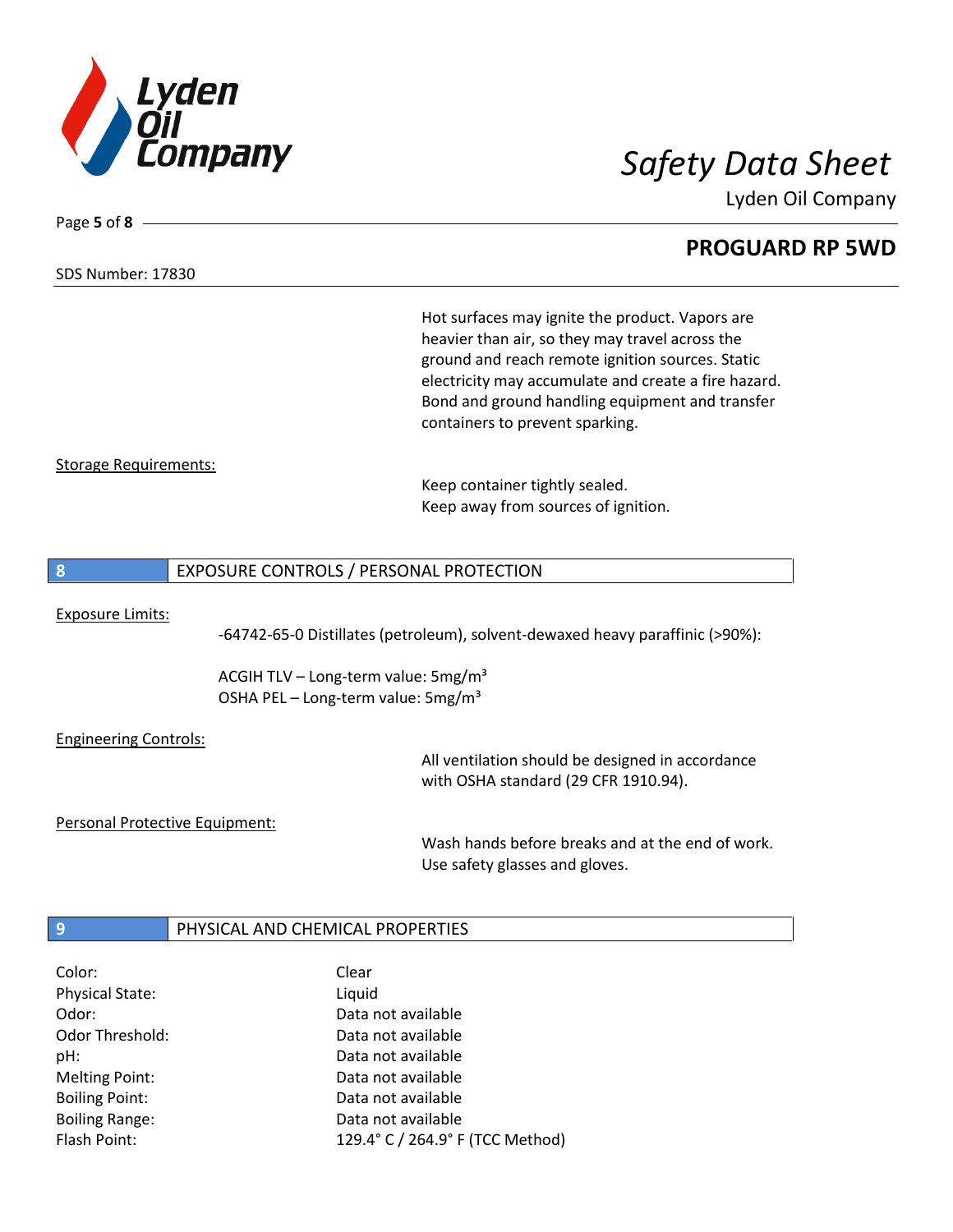

**PROGUARD RP 5WD**

### SDS Number: 17830

Page **6** of **8**

| <b>Evaporation Rate:</b>      | Data not available                           |
|-------------------------------|----------------------------------------------|
| Flammability:                 | Data not available                           |
| <b>Flammability Limits:</b>   | Data not available                           |
| Vapor Pressure:               | Data not available                           |
| Vapor Density:                | Data not available                           |
| <b>Relative Density:</b>      | Data not available                           |
| Solubilities:                 | Insoluble in water                           |
| <b>Partition Coefficient:</b> | Data not available                           |
| Auto-Ignition Temperature:    | Data not available                           |
| Decomposition Temperature:    | Data not available                           |
| Viscosity:                    | 6.0 mm <sup>2</sup> /sec (kinematic at 40°C) |

# **10** STABILITY AND REACTIVITY Stability:

| <b>Jtability.</b>              | Stable under normal conditions.                                  |
|--------------------------------|------------------------------------------------------------------|
| Reactivity:                    | Not reactive under normal conditions.                            |
| <b>Conditions to Avoid:</b>    | Extreme temperature, sparks, open flame, and<br>direct sunlight. |
| <b>Hazardous Reactions:</b>    | No known hazardous reactions.                                    |
| Incompatible Materials:        | No further relevant information available.                       |
| <b>Decomposition Products:</b> | Hazardous decomposition products are not<br>expected to form.    |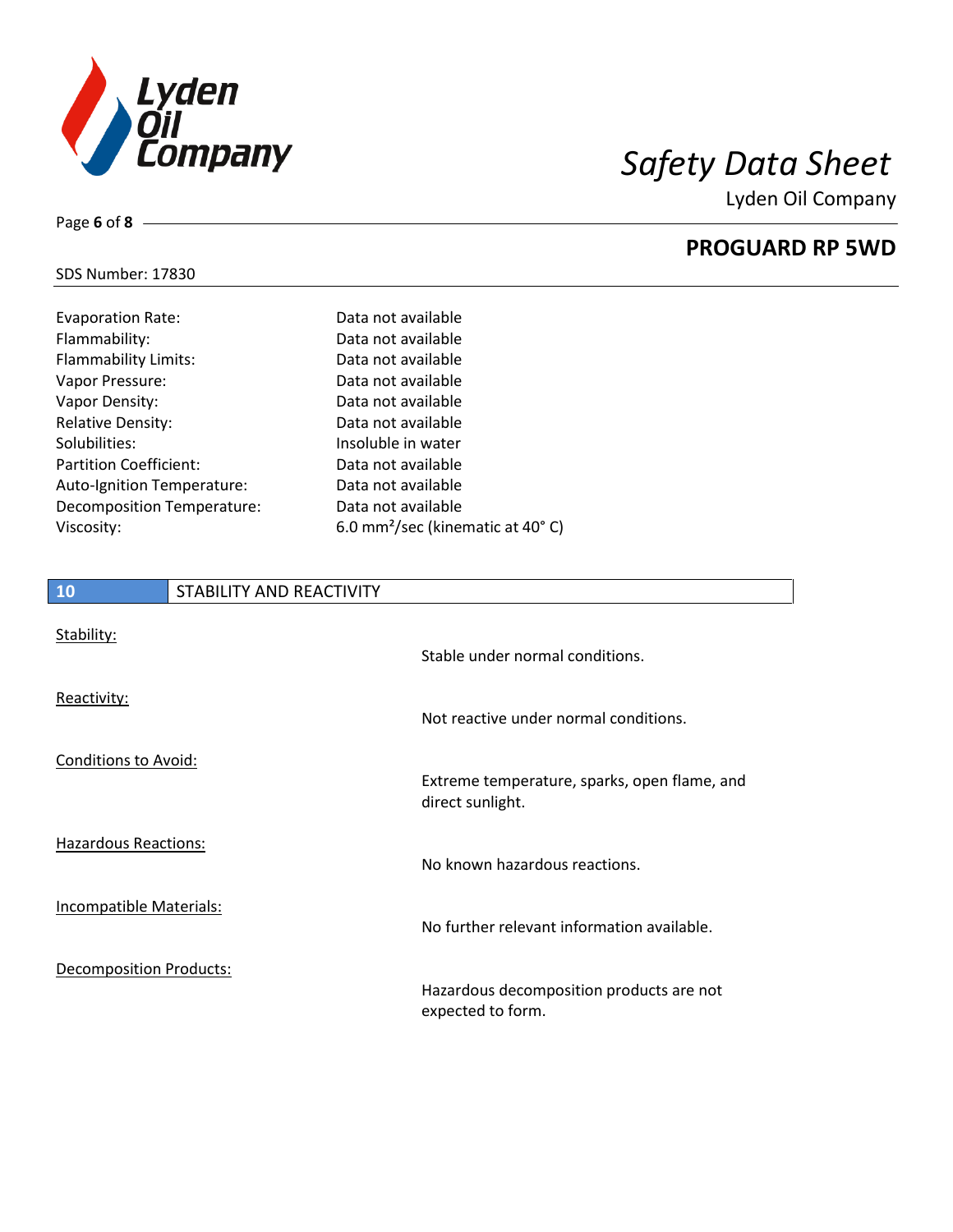

**PROGUARD RP 5WD**

SDS Number: 17830

Page **7** of **8**

| <b>11</b><br><b>TOXICOLOGICAL INFORMATION</b>                                      |                                                                                                                           |
|------------------------------------------------------------------------------------|---------------------------------------------------------------------------------------------------------------------------|
| Routes of Exposure:                                                                | Skin and eye contact are the primary routes of<br>exposure although exposure may occur following<br>accidental ingestion. |
| <b>Exposure Effects:</b>                                                           | Repeated skin contact may cause dermatitis or an<br>oil acne.                                                             |
| <b>Measures of Toxicity:</b>                                                       | No test data available.                                                                                                   |
| Carcinogenic/Mutagenic Precautions:                                                | Non-carcinogenic and not expected to be<br>mutagentic.                                                                    |
| <b>ECOLOGICAL INFORMATION</b><br>12                                                |                                                                                                                           |
| <b>Ecological Precautions:</b>                                                     | Avoid exposing to the environment.                                                                                        |
| <b>Ecological Effects:</b><br>No specific environmental or aquatic data available. |                                                                                                                           |
| <b>DISPOSAL CONSIDERATIONS</b><br>13                                               |                                                                                                                           |
| Disposal Methods:                                                                  | Dispose of waste material in accordance with all<br>local, state, and federal requirements.                               |
| Disposal Containers:                                                               | Use properly approved container for disposal.                                                                             |
| <b>Special Precautions:</b>                                                        | Do not flush to surface waters or drains.                                                                                 |